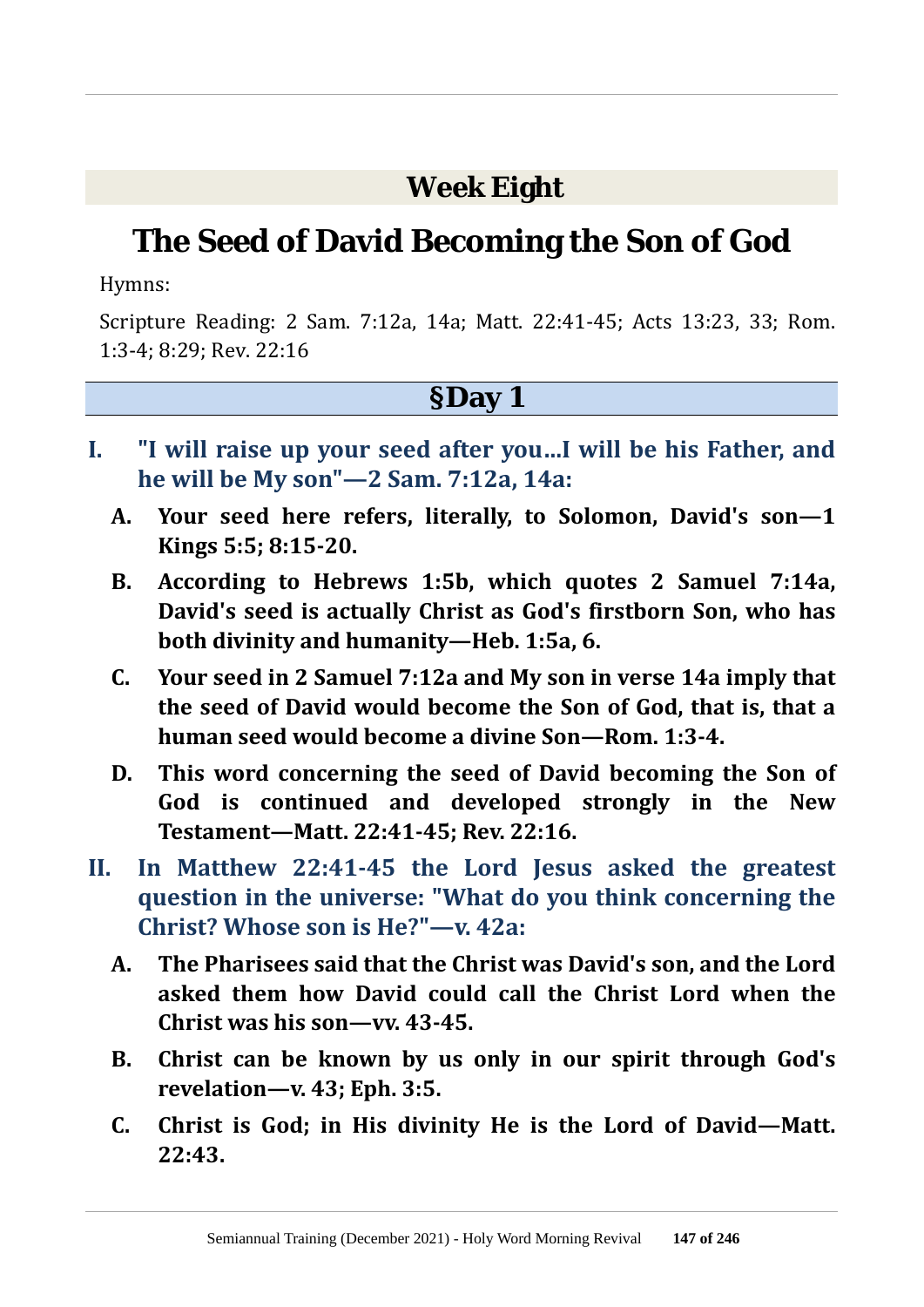**D. Christ is also a man; in His humanity He is the son of David—vv. 42, 45.**

#### **§Day 2**

- **III. In Revelation 22:16 the Lord Jesus said, "I am the Root and the Offspring of David":**
	- **A. In His divinity, Christ is the Root, the source, of David; in His humanity, Christ is the Offspring, the issue, of David.**
	- **B. Christ is the Lord as the Root of David, and He is also the son, the shoot, of David as the Offspring of David; just as the Offspring of David denotes that the Lord is man and that He came out of David, so also the Root of David denotes that He is God and that David came out of Him.**
	- **C. In Revelation 22:16 Christ Himself acknowledged that He is man as well as God, that He has both the human nature and the divine nature.**
- **IV. In Acts 13 Paul said that from David's seed "God, according to promise, brought to Israel a Savior, Jesus" (v. 23), and that "God has fully fulfilled this promise…in raising up Jesus, as it is also written in the second Psalm, 'You are My Son; this day have I begotten You'" (v. 33):**
	- **A. In verses 32 and 33 we see that Christ as the Firstborn of God was promised to the fathers, and God fulfilled this promise by raising up Jesus.**
	- **B. Resurrection was a birth to the man Jesus:**
		- 1. He was begotten by God in His resurrection to be the firstborn Son of God among many brothers—Rom. 8:29.
		- 2. He was the only begotten Son of God from eternity—John 1:18; 3:16.
		- 3. After His incarnation, through resurrection He was begotten by God in His humanity to be God's firstborn Son—Heb. 1:6.
	- **C. Paul was able to see the Lord's resurrection in Psalm 2:7: "You are My Son; / Today I have begotten You":**
		- 1. Paul applied the word today to the day of the Lord's resurrection.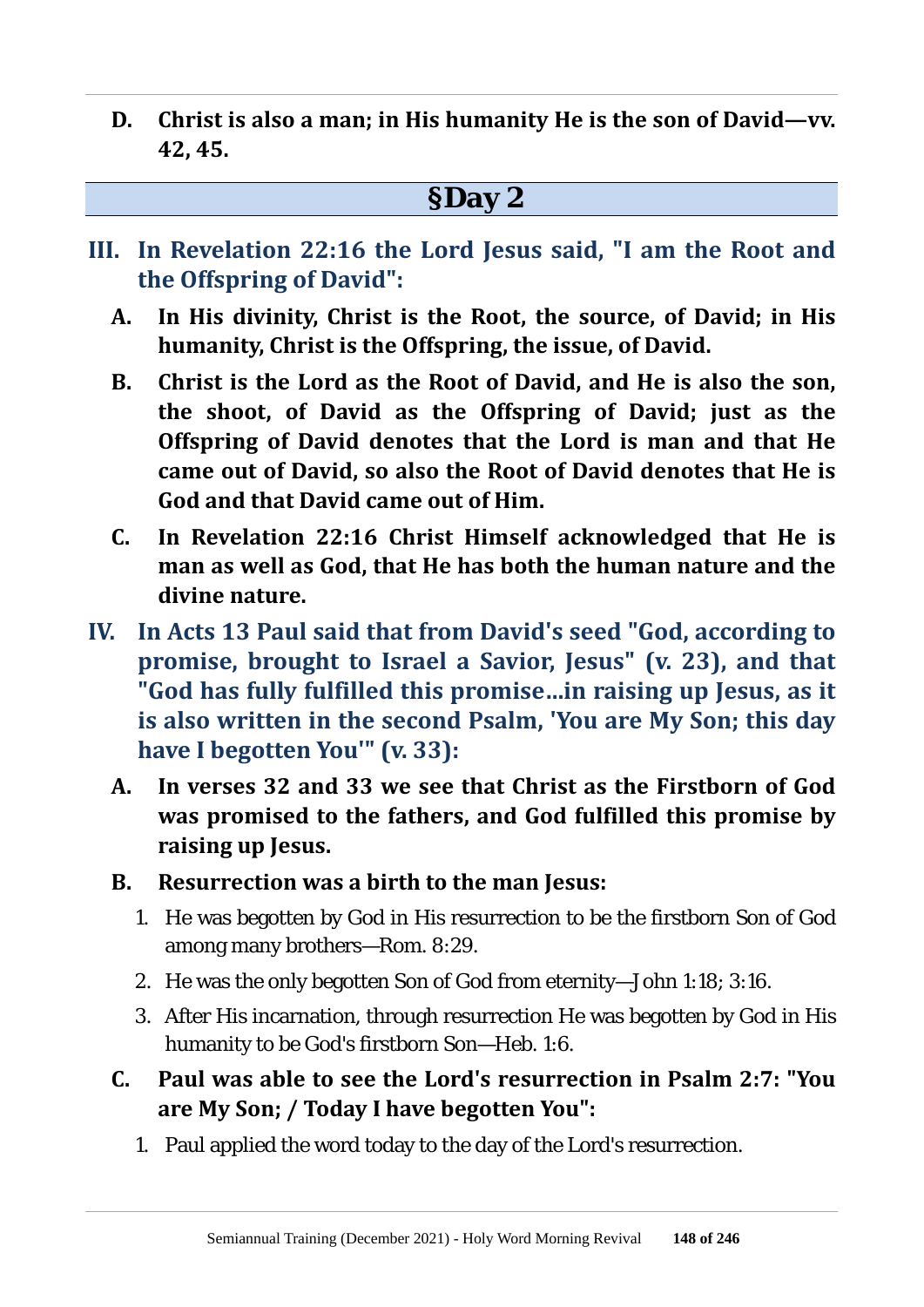- 2. This means that Christ's resurrection was His birth as the firstborn Son of God.
- 3. Jesus, the Son of Man, was born to be the Son of God through being raised up from the dead; therefore, God's raising up Jesus from the dead was His begetting of Him to be His firstborn Son—Acts 13:33.

## **§Day 3**

- **D. Through incarnation God's only begotten Son put on humanity and became the God-man (John 1:14, 18; Luke 1:35); then in resurrection this God-man was born of God to be His Firstborn (Acts 13:33; Heb. 1:6; Rom. 8:29):**
	- 1. Before incarnation God's only begotten Son did not have the human nature; He had only the divine nature.
	- 2. In resurrection God's firstborn Son has the human nature as well as the divine nature.
- **E. Through His resurrection Christ was born to be the firstborn Son, and at the same time all His believers were born to be the many sons of God—1 Pet. 1:3; Heb. 2:10:**
	- 1. Among these many sons, only the Firstborn is God's only begotten Son—John 1:18; 1 John 4:9.
	- 2. This only begotten Son of God, in His resurrected humanity, is also the firstborn Son of God—Rom. 8:29.
	- 3. The Firstborn has both divinity and humanity, and we, His believers as God's many sons, also possess both the human nature and the divine nature—2 Pet. 1:4.

## **§Day 4**

- **V. We need to know Christ in His resurrection designated as the Son of God in power with His human nature—Rom. 1:3-4:**
	- **A. Before His incarnation and resurrection, Christ was the Son of God, the only begotten Son—John 1:18; 3:16.**
	- **B. Although Christ already was the Son of God before the incarnation, He still needed to be designated the Son of God out of resurrection because by incarnation He had put on the**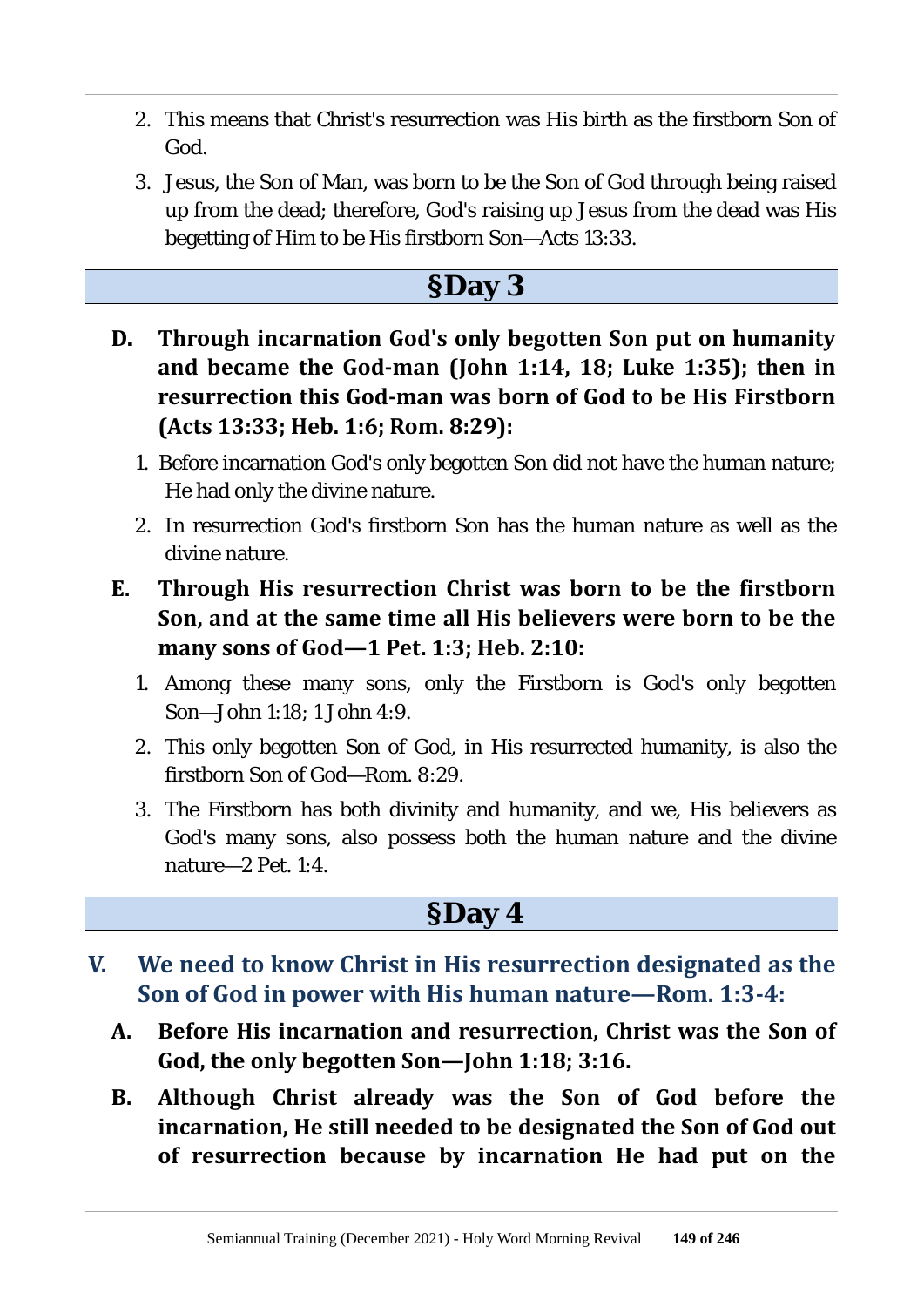#### **human nature, which had nothing to do with divinity—1:1, 14; Rom. 8:3:**

- 1. After the Son of God became incarnate, His divine nature was concealed by the flesh.
- 2. Christ was already the Son of God in His divinity, but the part of Him that was Jesus with the human nature, born of Mary, was not the Son of God—Luke 1:31-32, 35.
- 3. By His resurrection Christ sanctified and uplifted His human nature, His humanity, and He was designated out of resurrection as the Son of God with this human nature; in this sense He was begotten the Son of God in His resurrection—Rom. 1:3-4; Acts 13:33; Heb. 1:5.
- 4. This designation of the Son of God was "in power," the power of Christ's resurrection, the reality of which is the Spirit—Rom. 1:4; Phil. 3:10; Eph. 1:19-20.

## **§Day 5**

- **C. Through designation in resurrection the Christ who was already the Son of God before His incarnation became the Son of God in a new way—Rom. 1:4:**
	- 1. Before His incarnation He was the Son of God only with divinity; through His resurrection He was designated the Son of God with both divinity and humanity—v. 4.
	- 2. If Christ had not put on human nature, there would have been no need for Him to be designated the Son of God, for in His divinity He was already the Son of God, even from eternity—John 1:18; 17:5.
	- 3. Having put on humanity through incarnation, He was designated the Son of God with humanity in resurrection—1:14; Rom. 8:3; 1:3-4; Heb. 2:14:
		- a. As the designated Son of God, Christ has two natures, divinity and humanity; the humanity that He now has is not a natural humanity but a humanity uplifted in resurrection—Rom. 1:4.
		- b. Even Christ's human nature has been designated the Son of God, for He has been designated the Son of God with both divinity and humanity.

### **D. The designation of Christ as the Son of God with humanity was "according to the Spirit of holiness"—v. 4:**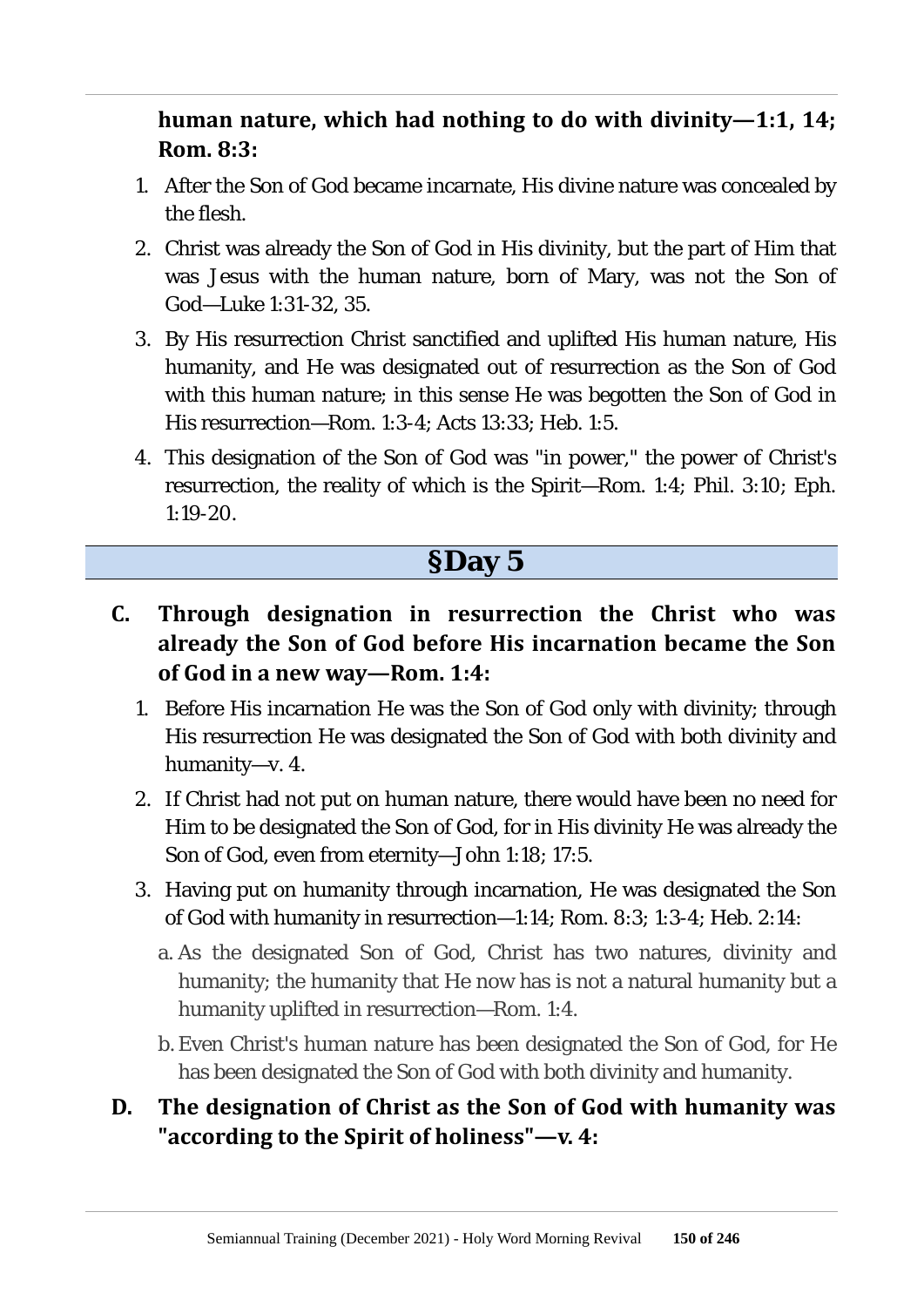- 1. The Spirit of holiness is the life essence within the Lord Jesus; when He lived on earth in the flesh, He had this essence within Him—Matt. 1:18, 20; Luke 1:35.
- 2. When the Lord Jesus was resurrected from among the dead, He was designated the Son of God in power by resurrection according to the Spirit of holiness that was in Him—Rom. 1:4.
- 3. Now He is the Son of God in a way that is more wonderful than before, for now He has both the divine nature and the resurrected, transformed, uplifted, glorified, and designated human nature—6:4; Luke 24:26; John 17:5; Acts 3:13.

#### **§Day 6**

#### **E. We need to connect Romans 1:3-4 and 8:29:**

- 1. Through His incarnation, crucifixion, and resurrection, Christ, the Son of God, became the firstborn Son, and the many sons, who are the brothers of Christ, are being conformed to His image—Heb. 2:10-11; Rom. 8:29.
- 2. In Romans 1:3-4 Christ, the Son of God, is the prototype, whereas in 8:29 the many brothers are those who have been "mass-produced" from the prototype and, by being saved in life, will be conformed to the image of the firstborn Son.
- 3. This brings us to the matter of deification and implies that God's intention in His economy is to make Himself man so that, in Christ, we, the believers in Christ and children of God, may become God in life, in nature, and in constitution (but not in the Godhead); such an implication is exceedingly great, and eventually, the Bible consummates with this matter—v. 29; 1:3-4; John 1:1-13; 1 John 3:1; Rev. 21:2, 10-11.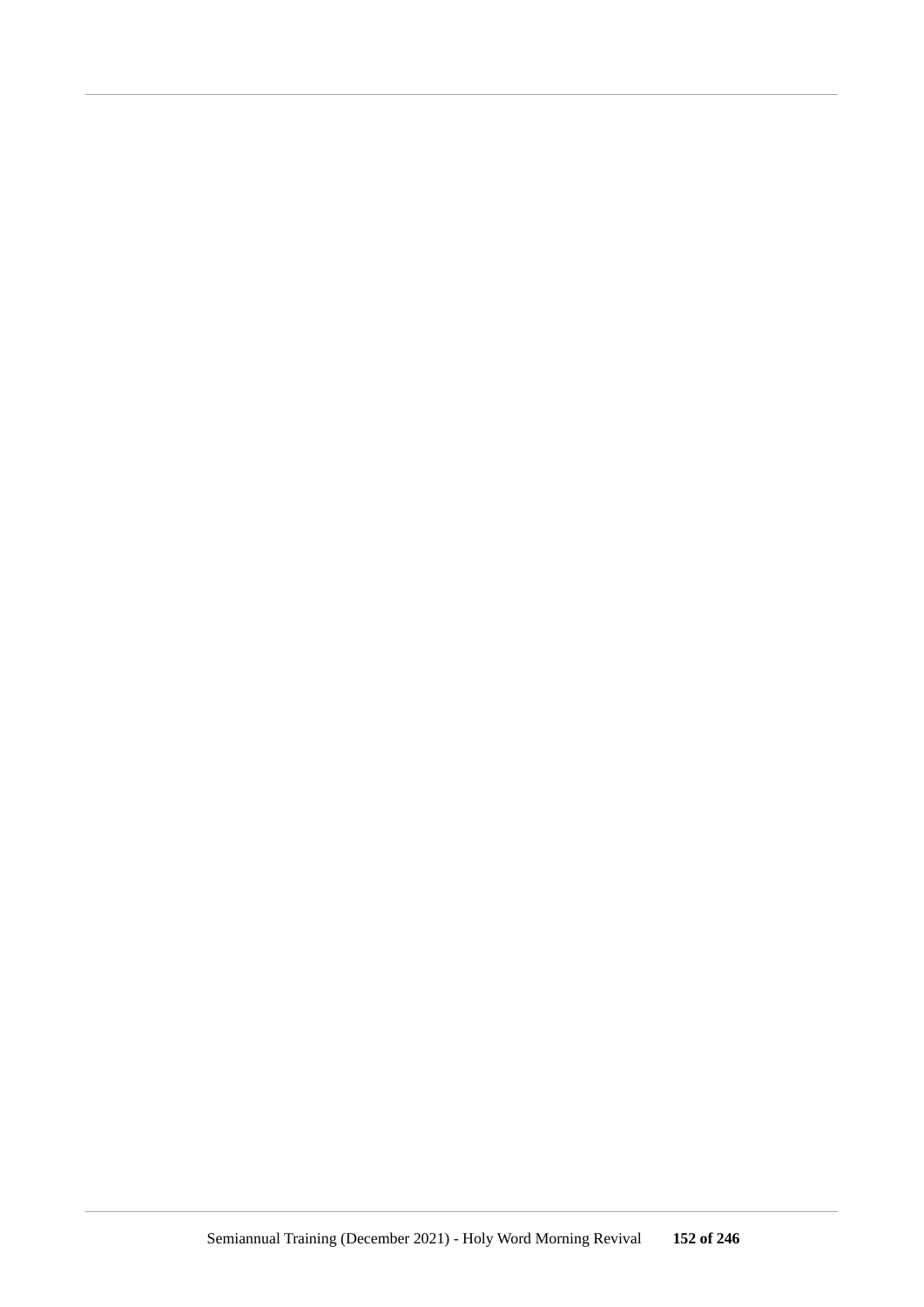## **Morning Nourishment**

**2 Sam. 7:12 When your days are fulfilled and you sleep with your fathers, I will raise up your seed after you, which will come forth from your body, and I will establish his kingdom.**

#### **14 I will be his Father, and he will be My son…**

In 2 Samuel 7:12 your seed…refers, literally, to Solomon, David's son, who built the temple as God's dwelling place in the Old Testament (1 Kings) 5:5; 8:15-20; 1 Chron. 22:9-10; 28:6). However, according to Hebrews 1:5b, which quotes verse 14a of 2 Samuel 7, David's seed is actually Christ as God's firstborn Son (Heb. 1:5a, 6), who has both divinity and humanity and is typified here by Solomon. (2 Sam. 7:12, footnote 1)

The word concerning "your seed" in 2 Samuel 7:12 and "My son" in verse 14 implies that the seed of David would become the Son of God, that is, that a human seed would become a divine Son. This word corresponds with Paul's word in Romans 1:3-4 concerning Christ as the seed of David being designated the Son of God in His humanity in resurrection…. It also relates to the Lord's question in Matthew 22:41-45 concerning how the Christ could be both the son of David and the Son of God as David's Lord—a wonderful person, a God-man with two natures, divinity and humanity. These verses clearly unveil that a seed of man, that is, a son of man, can become the Son of God. God Himself, the divine One, became a human seed, the seed of a man, David. This seed was Jesus, the God-man, Jehovah the Savior (Matt. 1:18-21; 2 Tim. 2:8), who was the Son of God by virtue of His divinity alone (Luke 1:35). Through His resurrection He as the human seed became the Son of God in His humanity as well. (2 Sam. 7:14, footnote 1)

## **Today's Reading**

Matthew 22:41-42 says, "Now while the Pharisees were gathered together, Jesus questioned them, saying, What do you think concerning the Christ? Whose son is He?" When the Pharisees were asked this question by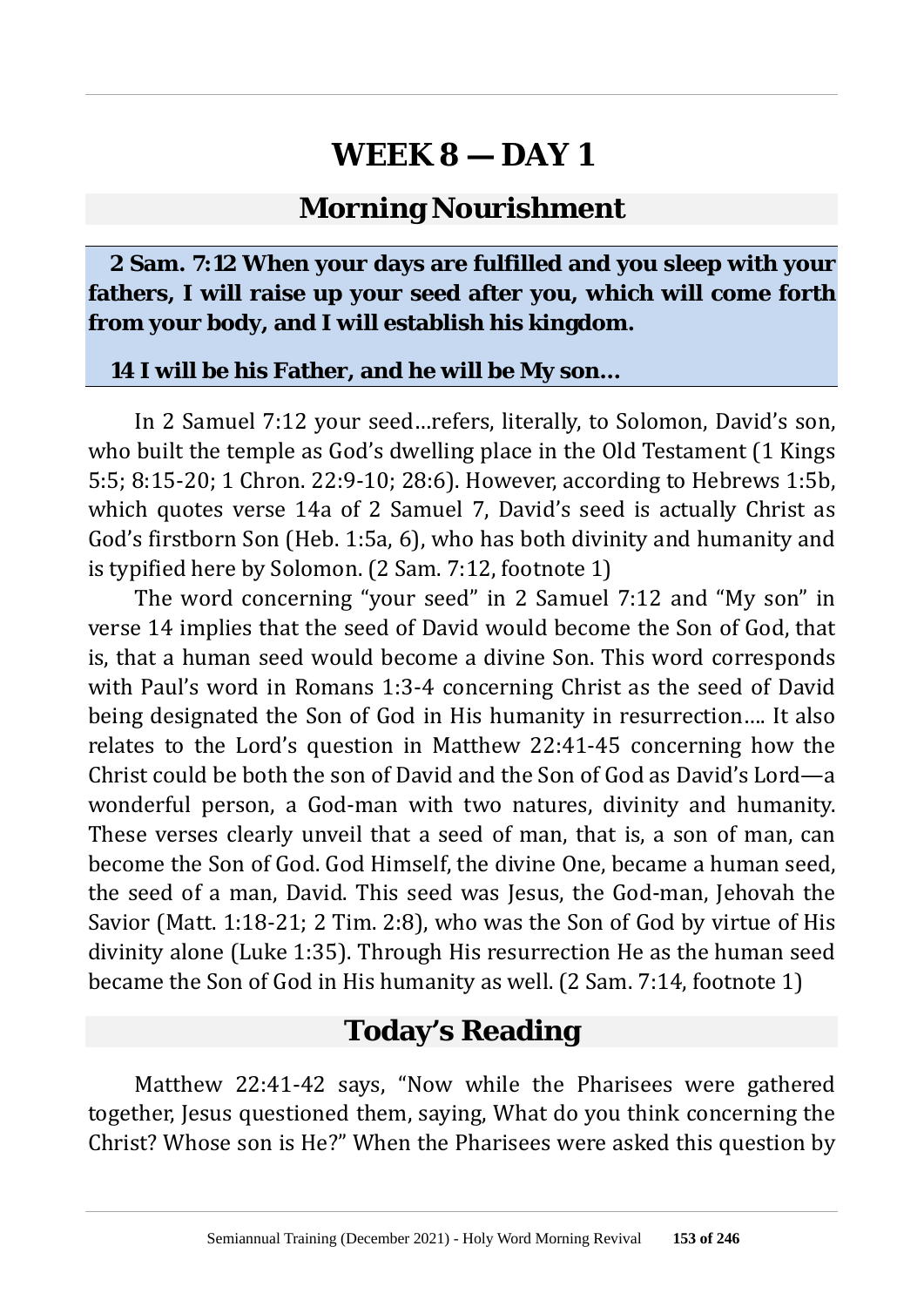the Lord, they replied that Christ was David's son (v. 42). No doubt, according to the Scriptures, this answer was correct. Then the Lord said, "How then does David in spirit call Him Lord, saying, 'The Lord said to My Lord, Sit at My right hand until I put Your enemies underneath Your feet'? If then David calls Him Lord, how is He his son?" (vv. 43-45). The question here is how a great-grandfather could call his great-grandson Lord. This was one question the Pharisees did not know how to answer…. The Pharisees had only half the scriptural knowledge concerning Christ's Person, that He was the Son of David according to His humanity. They did not have the other half, concerning Christ's divinity as the Son of God. The mention of the spirit in verse 43 indicates that Christ is only known by us in our spirit through God's revelation (Eph. 3:5).

How wonderful Christ is! He is both God and man, both the Son of God and the Son of David…. He is the greatest and the smallest. Oh, Christ is everything! We need to know Him to such a degree. Then we shall say, "Lord Jesus, I cannot exhaust the knowledge of You. Lord, You are the only worthy One. If there is a God, this God must be You. If there is a genuine human being, this person must be You. Lord, You are the Savior, the Redeemer, the life, and the light."

Although we can know Christ, we cannot understand Him thoroughly. We know that Jesus Christ is the Son and that He is also called the Father [cf. Isa. 9:6], for the Bible tells us so. But we cannot comprehend this adequately. We also know that Christ is the Son of God and the Son of man and that He has both the divine nature and the human nature in one Person. Thus, He is one Person with two natures and two lives. However, it is beyond our ability to understand this thoroughly. We simply believe whatever the Bible says and praise Him for being so wonderful! We need to worship Him, take Him in, enjoy Him, and experience Him as the wonderful One. (Life-study of Matthew, pp. 695-698)

Further Reading: Life-study of Matthew, msg. 59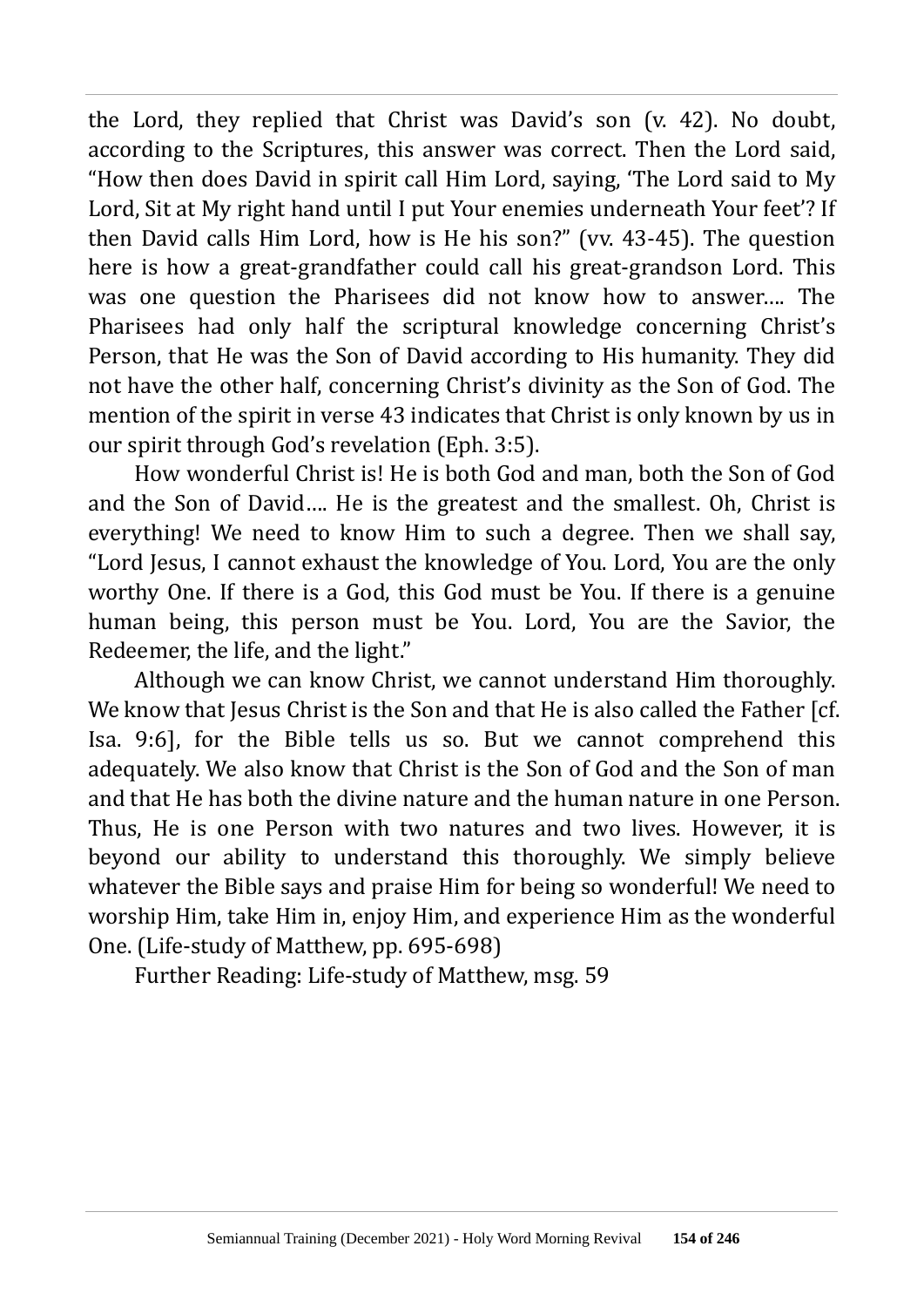### **Morning Nourishment**

**Rev. 22:16 I Jesus…am the Root and the Offspring of David, the bright morning star.**

**Acts 13:23 From [David's] seed, God, according to promise, brought to Israel a Savior, Jesus.**

**33 …God has fully fulfilled this promise to us their children in raising up Jesus, as it is also written in the second Psalm, "You are My Son; this day have I begotten You."**

In His divinity, Christ is the Root, the source, of David; in His humanity, Christ is the Offspring, the issue, of David. Hence, He is the Lord as the Root of David, and He is also the son, the shoot, of David as the Offspring of David (Matt. 22:42-45; Rom. 1:3; Jer. 23:5). Just as the Offspring of David denotes that the Lord is man and that He came out of David, so also the Root of David denotes that He is God and that David came out of Him. This reveals the two natures of the Lord Jesus. Therefore, in Revelation 22:16 Christ Himself acknowledged that He is man as well as God. (The Conclusion of the New Testament, p. 4447)

### **Today's Reading**

[In Acts 13 after] pointing out that the resurrected Christ was seen "by those who had come up with Him from Galilee to Jerusalem, who are now His witnesses to the people" (v. 31), Paul went on to say, "We announce to you the gospel of the promise made to the fathers, that God has fully fulfilled this promise to us their children in raising up Jesus, as it is also written in the second Psalm, 'You are My Son; this day have I begotten You.'" Resurrection was a birth to the man Jesus. He was begotten by God in His resurrection to be the firstborn Son of God among many brothers (Rom. 8:29). He was the only begotten Son of God from eternity (John 1:18; 3:16). After incarnation, through resurrection, He was begotten by God in His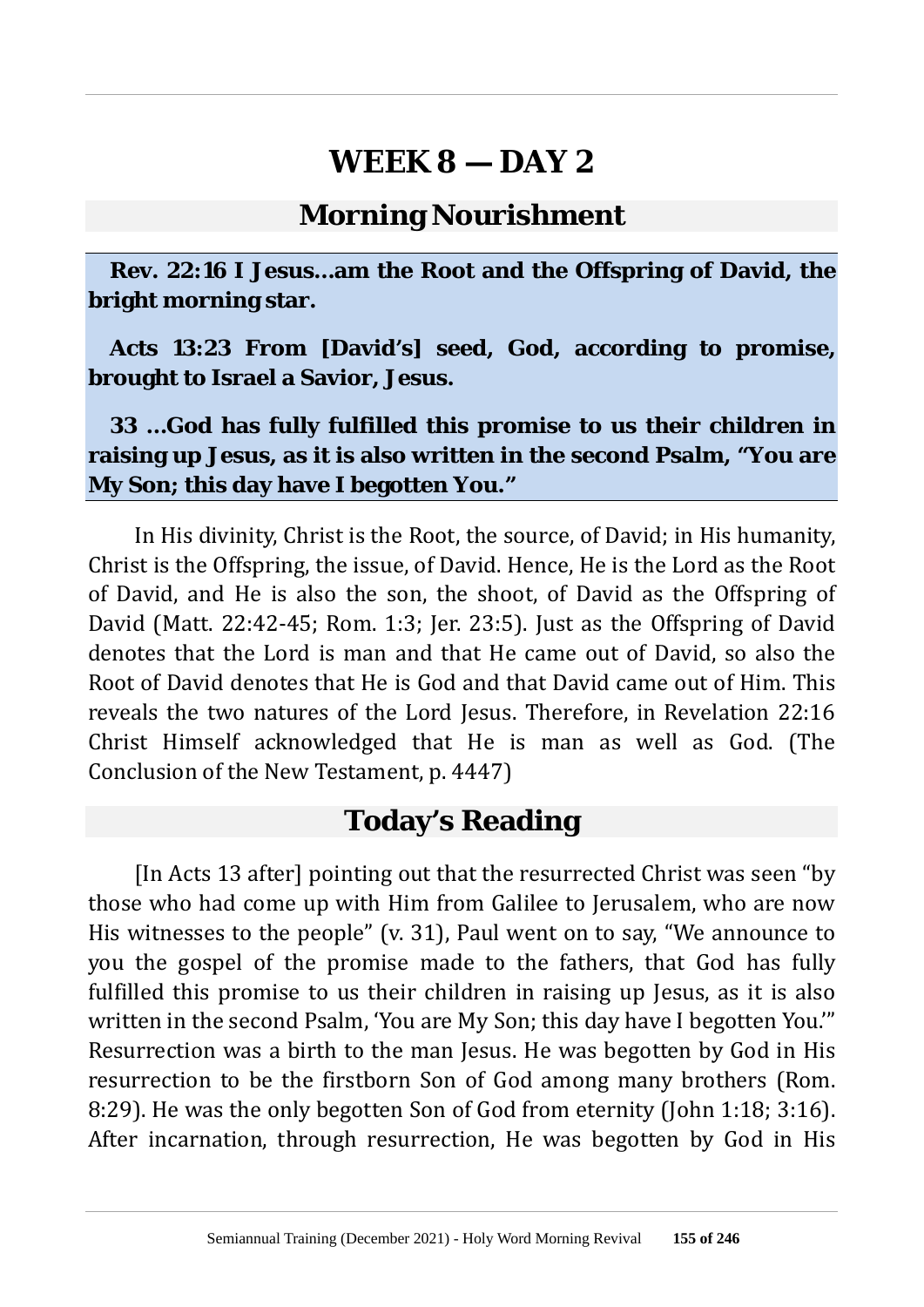humanity to be God's firstborn Son…. Paul was able to see the Lord's resurrection in [Psalm 2:7b]:…"Today I have begotten You."

Paul applied the word today to the day of the Lord's resurrection. This means that Christ's resurrection was His birth as the firstborn Son of God. Jesus, the Son of Man, was born to be the Son of God through being raised up from the dead. Therefore, God's raising up of Jesus from the dead was His begetting of Him to be His firstborn Son. We need to realize that the Lord's resurrection was His birth. This is a crucial matter.

The Lord Jesus has had two births. First, He was born of Mary to be the Son of Man. Then thirty-three and a half years later He was crucified, buried, and raised from among the dead. Through resurrection He had a second birth, for as a man He was born in His resurrection to be the Son of God. Therefore, in His first birth He was born of Mary to be the Son of Man, and in His second birth He was born in resurrection to be the Son of God.

When some hear that Christ was born to be the Son of God in resurrection, they may have a problem and say, "Was not our Lord the Son of God from eternity?" Yes, from eternity He was the Son of God…. The Gospel of John emphasizes the fact that Jesus Christ is the Son of God, and He is the Son of God eternally. Since He was already the Son of God before His incarnation, why was it necessary for Him to be born the Son of God in His resurrection?

According to the New Testament, He is the Son of God in two aspects. First, He was God's only begotten Son; second, He is now God's firstborn Son. The words only begotten indicate that God has only one Son…. Eternally speaking, Christ was the only begotten Son of God [John 1:18, 3:16]. This was His eternal status. But through resurrection He, as a man, was born to be the firstborn Son of God. The word firstborn [cf. Heb. 1:6] indicates that God now has many sons (2:10). We who believe in Christ are the many sons of God and the many brothers of the Lord, the many brothers of the firstborn Son of God (Rom. 8:29). (Life-study of Acts, pp. 318-320)

Further Reading: Life-study of Acts, msgs. 37-38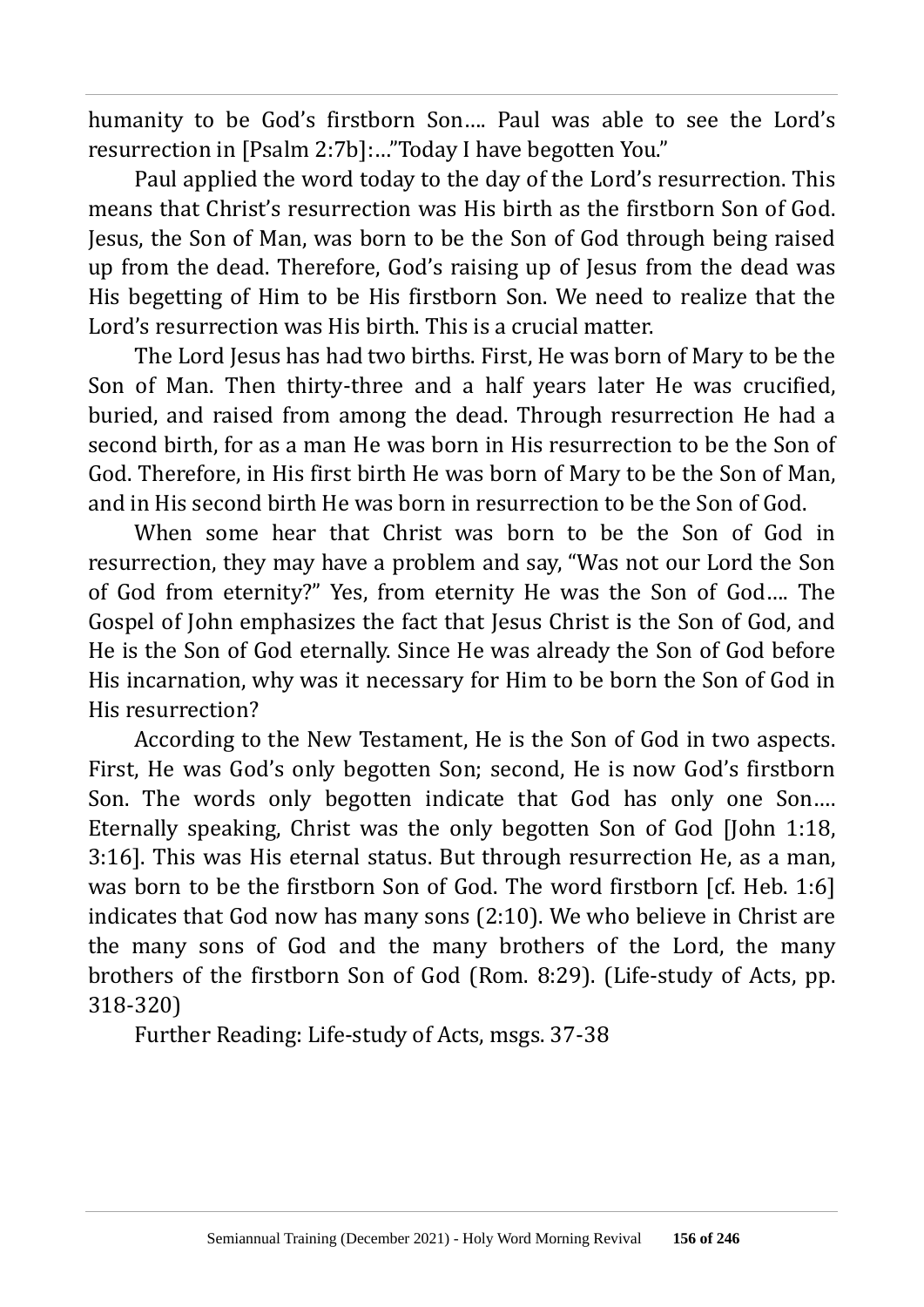#### **Morning Nourishment**

**John 1:14 And the Word became flesh and tabernacled among us (and we beheld His glory, glory as of the only Begotten from the Father)…**

#### **Heb. 1:6 And when He brings again the Firstborn into the inhabited earth, He says, "And let all the angels of God worship Him."**

We need to realize that the date of our regeneration was the date of Christ's resurrection. When Christ was resurrected from the dead, we, all the believers, were resurrected with Him (1 Pet. 1:3). Through His resurrection He was born to be God's firstborn Son, and at the same time all His believers were born to be the many sons of God…. Now God has many sons with both divinity and humanity. But among these many sons, only the Firstborn is His only begotten Son. This only begotten Son of God, in His resurrected humanity, is also the firstborn Son of God. As the firstborn Son of God, He has both divinity and humanity, and we His believers as God's many sons also possess both the human nature and the divine nature (2 Pet. 1:4). Now day by day we are being conformed to the image of God's firstborn Son (Rom. 8:29). (CWWL, 1980, vol. 2, "The Secret of Experiencing Christ," p. 472)

### **Today's Reading**

Christ was the only begotten Son of God from eternity (John 1:18). When He was sent by God into the world, He was still the only begotten Son of God (1 John 4:9; John 1:14; 3:16). By His passing through death and entering into resurrection, His humanity was uplifted into His divinity. Thus, in His divinity and with His humanity that passed through death and resurrection, He was born in resurrection as God's firstborn Son (Acts 13:33). At the same time, all His believers were raised together with Him in His resurrection and were begotten together with Him as the many sons of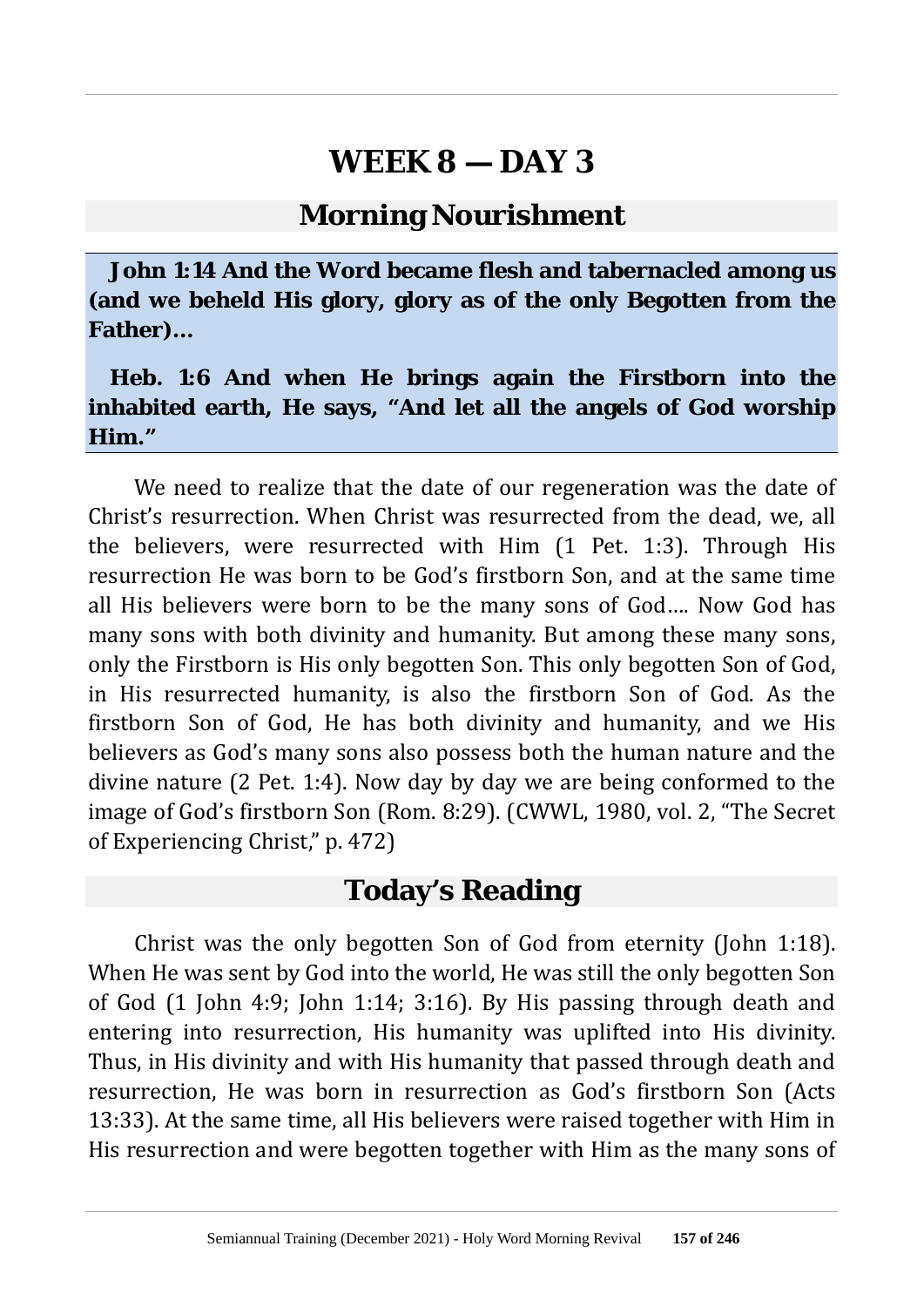God (1 Pet. 1:3). Thus, they became His many brothers to constitute His Body and to be God's corporate expression in Him.

From eternity to eternity, Christ in His divinity is the only begotten Son of God. After He became a man with humanity in His incarnation, He, as the Son of Man, was born to be the firstborn Son of God in His resurrection…. This was the greatest corporate delivery. Because through His resurrection the disciples of Christ were regenerated with the divine life to be the many sons of God, after His resurrection He began to call them His brothers (John 20:17; Matt. 28:10). Hebrews 2:11-12 confirms this…. He also considered them the church, indicating that the church is a corporate composition of the many brothers of the firstborn Son of God.

As the only begotten Son of God, Christ had divinity but not humanity; He was self-existing and ever-existing, as God is. His being the firstborn Son of God, having both divinity and humanity, began with His resurrection. With His firstborn Son as the base, pattern, element, and means, God is producing many sons, and the many sons who are produced are the many believers who believe into God's firstborn Son and are joined to Him as one. They are exactly like Him in life and nature, and, like Him, they have both humanity and divinity. They are His increase and expression in order that they may express the eternal Triune God for eternity.

According to Romans 8:29, we have been predestinated to be conformed to the image of Christ, the Firstborn of God…. This is our destiny, determined by God in eternity past. Conformation is the end result of transformation. It includes the changing of our inward essence and nature, and it also includes the changing of our outward form, that we may match the glorified image of Christ, the God-man. He is the prototype, and we are the mass reproduction. Both the inward and the outward changes in us, the product, are the result of the operation of the law of the Spirit of life in our being (v. 2). (The Conclusion of the New Testament, pp. 3080-3082)

Further Reading: The Conclusion of the New Testament, msgs. 293, 295, 435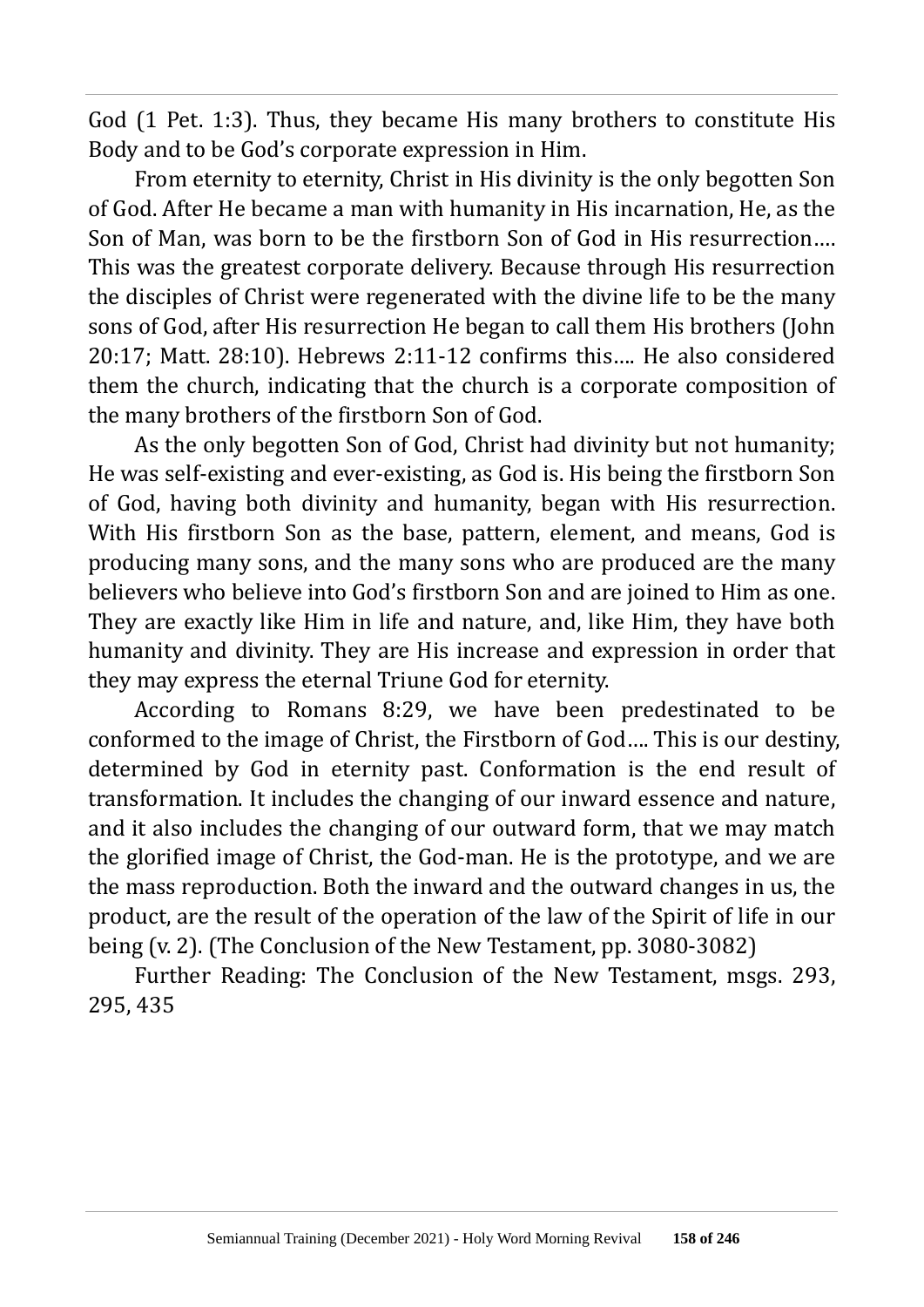#### **Morning Nourishment**

**Rom. 1:3-4 Concerning His Son, who came out of the seed of David according to the flesh, who was designated the Son of God in power according to the Spirit of holiness out of the resurrection of the dead, Jesus Christ our Lord.**

As the designated Son of God, Christ still has two natures, both that of divinity and that of humanity. However, the humanity He has now is not the natural humanity, but the humanity uplifted in resurrection. Even His flesh has been designated the Son of God. Hence, He has been designated the Son of God with both divinity and humanity. As such a marvelous Person, He has become the model, the pattern, of all those who are being designated sons of God. A son of God must have both the divine nature and the resurrected, glorified, uplifted human nature. (Life-study of Romans, p. 551)

### **Today's Reading**

The Jews recognized the Lord's status as the seed of David according to the flesh. Many of them admitted that Jesus was a royal descendant of David (Matt. 1:1; 9:27; 12:23; 21:9, 15). However, regarding the Lord's status as the Son of God, there was a great controversy among the Jews when He was on the earth (Mark 2:5-7; John 6:41-42). One day the Lord Jesus asked His disciples a question, "Who do men say that the Son of Man is?" (Matt. 16:13). They said, "Some, John the Baptist; and others, Elijah; and still others, Jeremiah or one of the prophets" (v. 14). This indicates that the Jews debated among themselves concerning His person. Without heavenly revelation they could realize, at most, only that He was the greatest among the prophets; none of them could know that He is the Son of the living God (v. 16).

Christ was already the Son of God [John 1:18; Rom. 8:3]. After He became incarnate, however, His divine nature was concealed by the flesh. However, according to Romans 1:4, when He entered into resurrection, He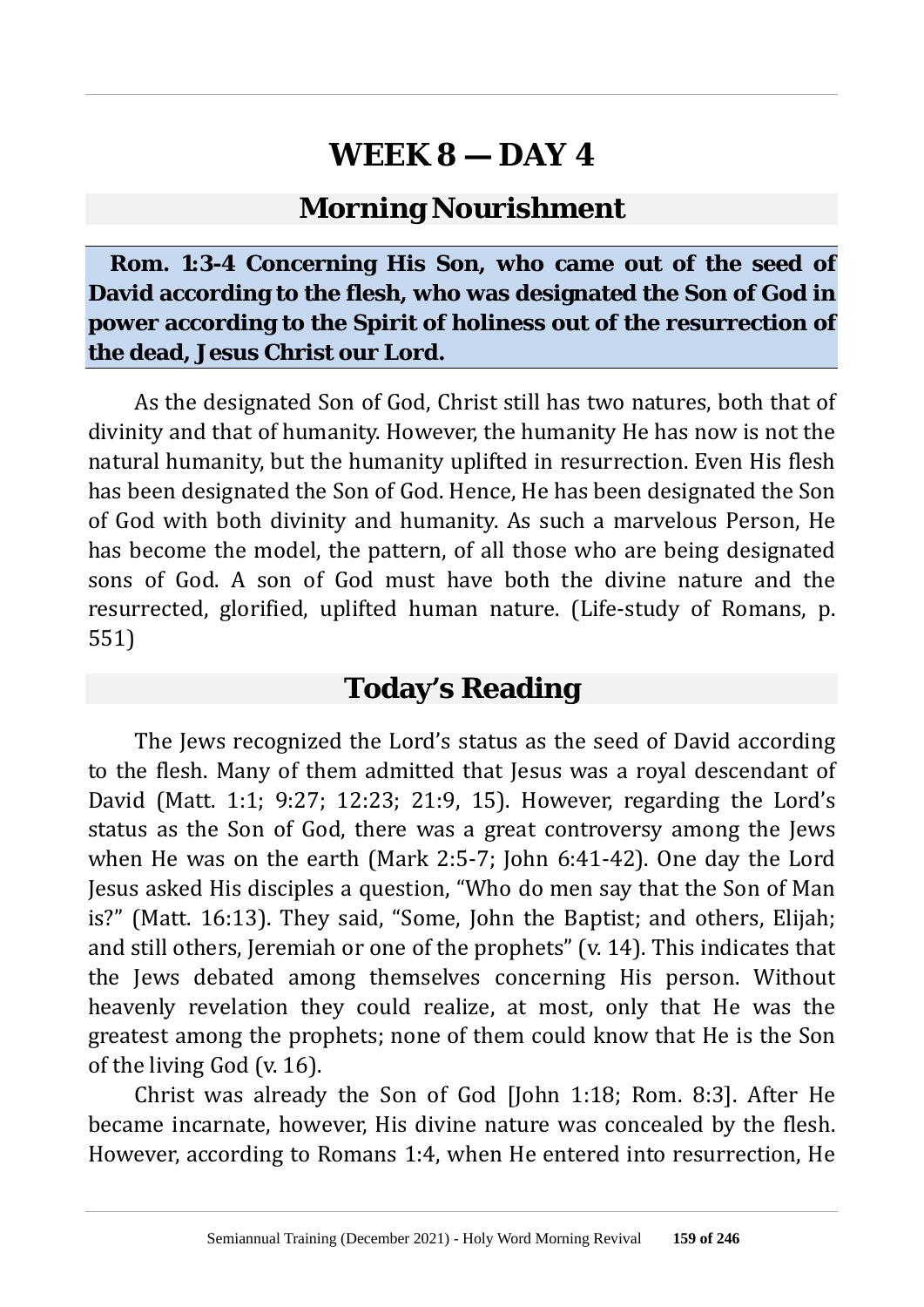was designated in power as the Son of God in His humanity….Christ's resurrection is different [from the resurrection of Lazarus and others] because His resurrection was His designation as the Son of God. There was no need for Christ to be designated as the Son of Man, because when people saw Him, they immediately recognized that He was a man. However, there was a need for Him to be designated the Son of God because… His divinity was concealed in His humanity…. When He was resurrected, He was designated, or manifested, the Son of God with His humanity.

By incarnation He put on an element, the human flesh, which had nothing to do with divinity; that part of Him needed to be sanctified and uplifted by passing through death and resurrection. By resurrection His human nature was sanctified, uplifted, and transformed…. His resurrection was His designation…. By resurrection He brought man into God, that is, He brought His humanity into the divine sonship.

In His resurrection Christ in His humanity was designated the Son of God, not in mere word but in power according to the Spirit of holiness. No doubt the divine power was very much exercised in His resurrection, yet we need to see that the divine power in which Christ's humanity was designated the Son of God is the power of life. The phrase in power in Romans 1:4 corresponds with 1 Peter 3:18, which says that Christ's flesh was put to death, but His Spirit was made alive. Here, to be made alive means to be empowered. In Christ's death His humanity, His flesh, was crucified. Then in His resurrection God the Spirit as Christ's divinity was enlivened with the new power of life to put divinity into the humanity of Christ to make it divine. In other words, before Christ's resurrection, Christ's humanity was merely human, but in Christ's resurrection, the Spirit was made strong to impart divinity into His humanity to make it divine. Thus, in His resurrection Christ's humanity was designated the Son of God in the divine power, and the reality of the power of Christ's resurrection is the Spirit. (The Conclusion of the New Testament, pp. 3017-3020)

Further Reading: Life-study of 1 & 2 Samuel, msgs. 25, 27, 31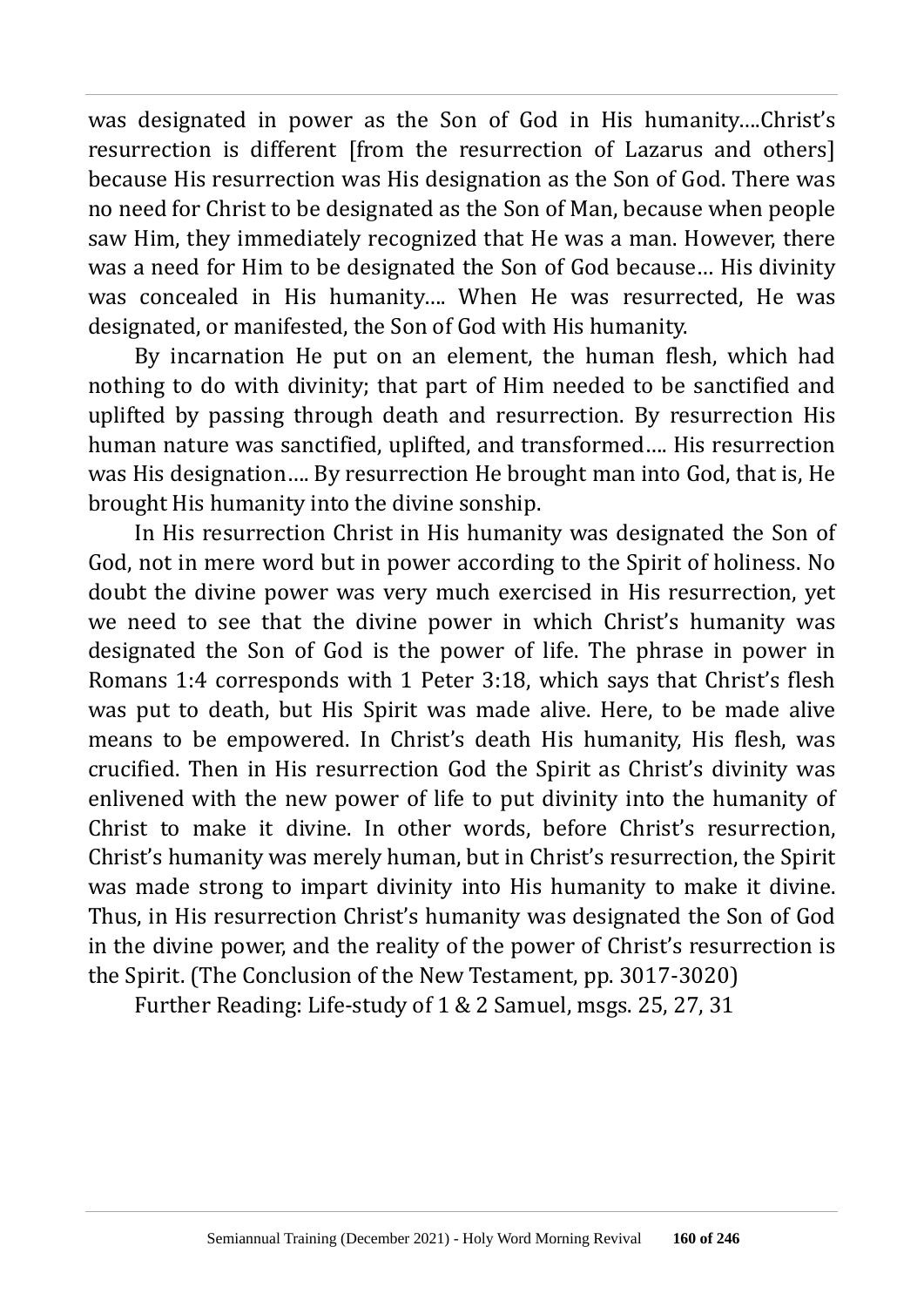#### **Morning Nourishment**

**Matt. 1:20 …That which has been begotten in [Mary] is of the Holy Spirit.**

#### **Heb. 2:11 For both He who sanctifies and those who are being sanctified are all of One, for which cause He is not ashamed to call them brothers.**

The Spirit of holiness in Romans 1:4 is in contrast with the flesh in verse 3. Just as the flesh in verse 3 refers to the human essence of Christ, so the Spirit in verse 4 does not refer to the person of the Holy Spirit but to the spiritual essence of Christ's divinity, that is, the divine essence of Christ. When Christ became a man and thereby put on humanity, He did not give up His divinity…. According to His humanity, He was the flesh. According to His divinity, He was the Spirit. Christ is therefore one person of two natures, the divine nature and the human nature…. Jesus' divinity is the Spirit of holiness. This divinity, being the Spirit of holiness Himself, has the divine power and the divine element to transform Christ's humanity, thereby making it divine. (The Conclusion of the New Testament, p. 3019)

### **Today's Reading**

A carnation seed is designated, not by being labeled, but by being buried into the ground and by growing into a blossoming carnation plant. This indicates that the carnation seed is designated according to the life which is within it; that is, it is designated according to life.

In the same principle, when Christ was resurrected from among the dead, He was designated in power by resurrection according to the Spirit of holiness that was in Him. Now He is the Son of God in a way that is more wonderful than before, for now He has both the divine nature and the resurrected, transformed, uplifted, glorified, and designated human nature.

As the Son of God with both divinity and humanity, Christ is now the pattern and model for the mass production of the many sons of God.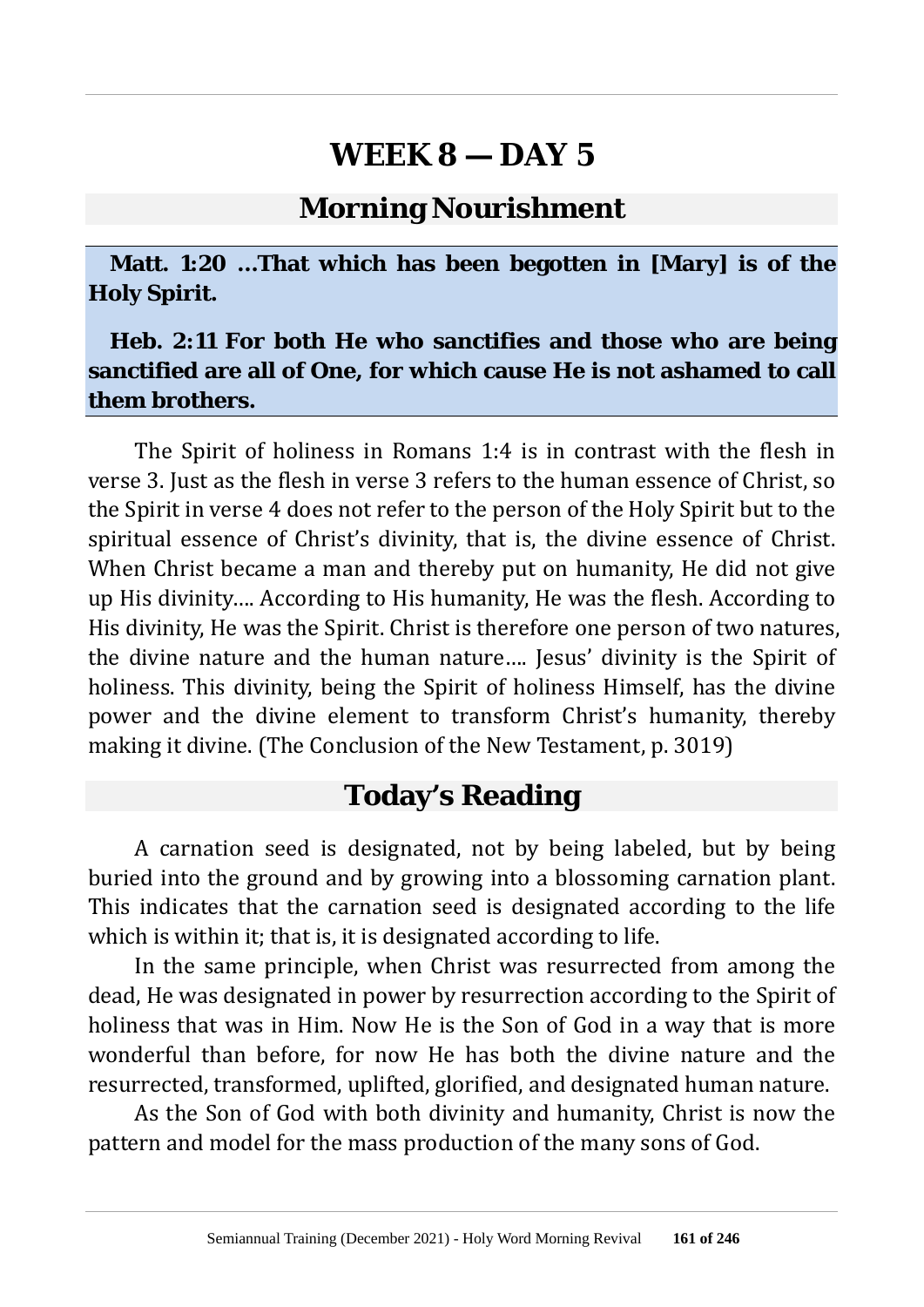The key to understanding [how these many sons are brought into being] is in Romans 1:3 and 4. In these verses there are a number of crucial terms: according to the flesh, according to the Spirit, the Spirit of holiness, power, resurrection, and Son of God…. Verses 3 and 4 actually summarize the whole book. The book of Romans is a record of sinners in the flesh becoming sons of God in power and by resurrection.

According to the flesh, we cannot be designated sons of God. We can only become sons of God according to the Spirit of holiness. As believers in Christ, we have both the flesh, which we received of our natural parents, and the Spirit of holiness, who has been given to us by God. Like the Lord Jesus, we also have two natures, the human nature and the divine nature. Now we can boldly say, "Lord Jesus, You have two natures, and we have two natures also. You were made flesh, and we also are flesh. Within You there was the Spirit of holiness, and within us there is the Spirit of holiness." Oh, within us we have the Spirit of holiness, who is…Christ Himself! Holiness is the substance, the essence, the element, the nature, of God. This holy nature of God is absolutely different from all other things and separate from them. The Spirit of holiness refers to God's very essence. Thus, by having the Spirit of holiness, we have God's substance within us. According to this Spirit, we are being designated the sons of God.

According to the flesh, we all are troublesome, both to the church and to those with whom we live…. But we do not need to have our being according to the flesh, for we have the option of being according to the Spirit…. By your own will you may decide either to have your being according to the flesh or according to the Spirit. May the Lord be merciful to us so that we may choose to live according to the Spirit. We urgently need to learn how to walk according to the Spirit. (Life-study of Romans, pp. 559-561, 571)

Further Reading: Life-study of Romans, msgs. 2, 44-45, 52, 54-55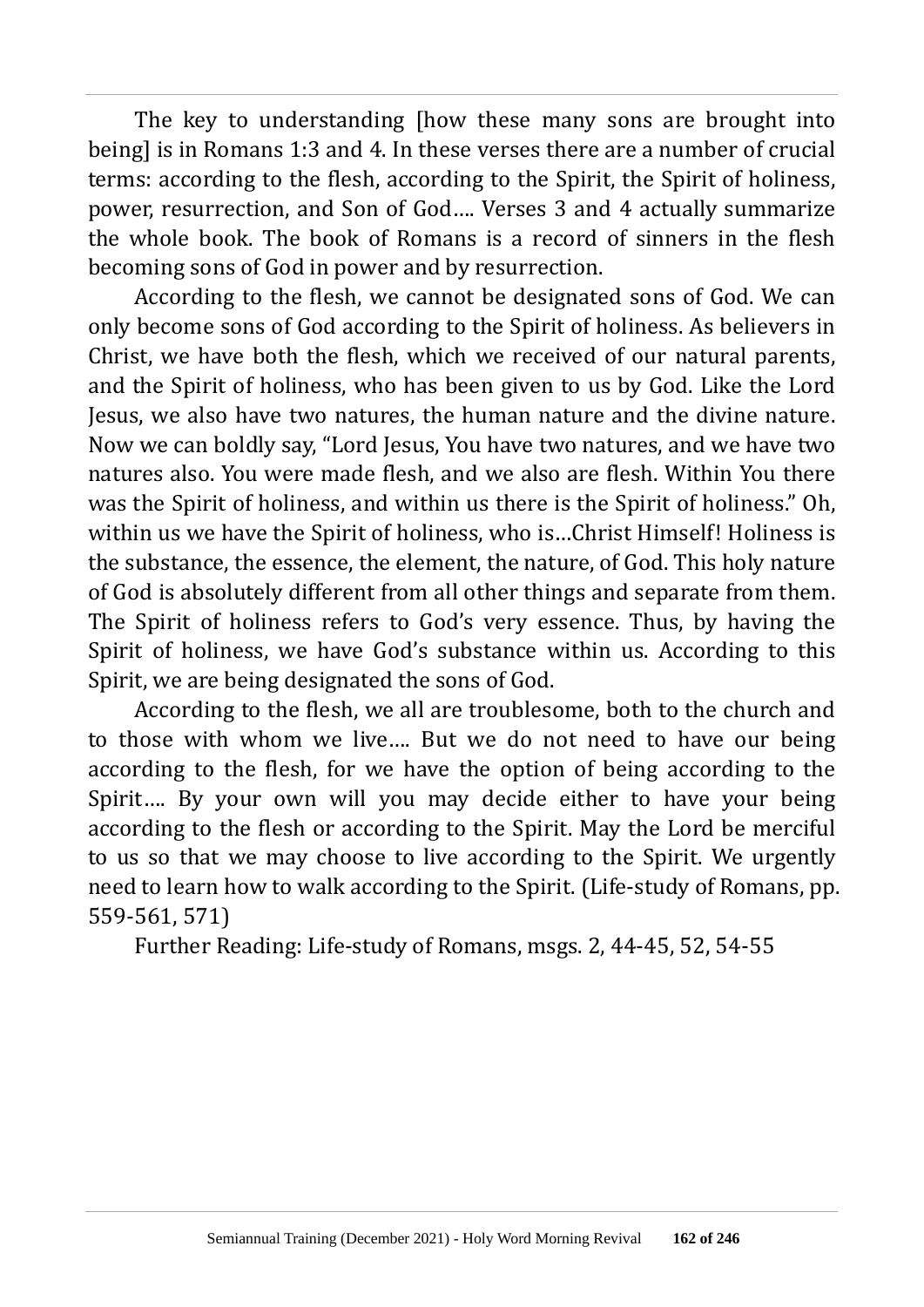### **Morning Nourishment**

**Rom. 8:29 …He also predestinated to be conformed to the image of His Son, that He might be the Firstborn among many brothers.**

#### **Heb. 2:10 For it was fitting for Him, for whom are all things and through whom are all things, in leading many sons into glory, to make the Author of their salvation perfect through sufferings.**

To be saved from our self-likeness, from the expression of the self, we need conformation for glorification. To see this matter clearly we need to join Romans 1:4 with 8:29…. In 1:4 we have the formation of the prototype, but in 8:29, the work of "mass production." In 1:4 we have the designation of the Son of God individually, whereas in 8:29 we have the saturation, sanctification, designation, and conformation of the many sons collectively. The principle in each case is the same.

Concerning the Lord Jesus, the Spirit of holiness was within Him before His death and resurrection. This Spirit of holiness is the divine essence of holiness. Through the process of death and resurrection, this holy essence saturated and permeated the Lord's humanity, including His flesh. As believers in the Lord Jesus, we also have the divine essence of holiness, which is the Spirit of holiness, the very Christ, in our spirit. Because this holy essence is still concealed within our humanity, we need to pass through a process under God's sovereign arrangement that will enable this essence to saturate our entire being. For the completion of this process, we need many things to work together for our good. (Life-study of Romans, pp. 501-502)

## **Today's Reading**

What is revealed in 2 Samuel 7 is expounded by Paul in Romans 1:3-4, where he tells us that Christ, a descendant of David, has been designated the Son of God…. This is the mystery of God becoming man to make man God in life and in nature but not in the Godhead. The two, God and man, are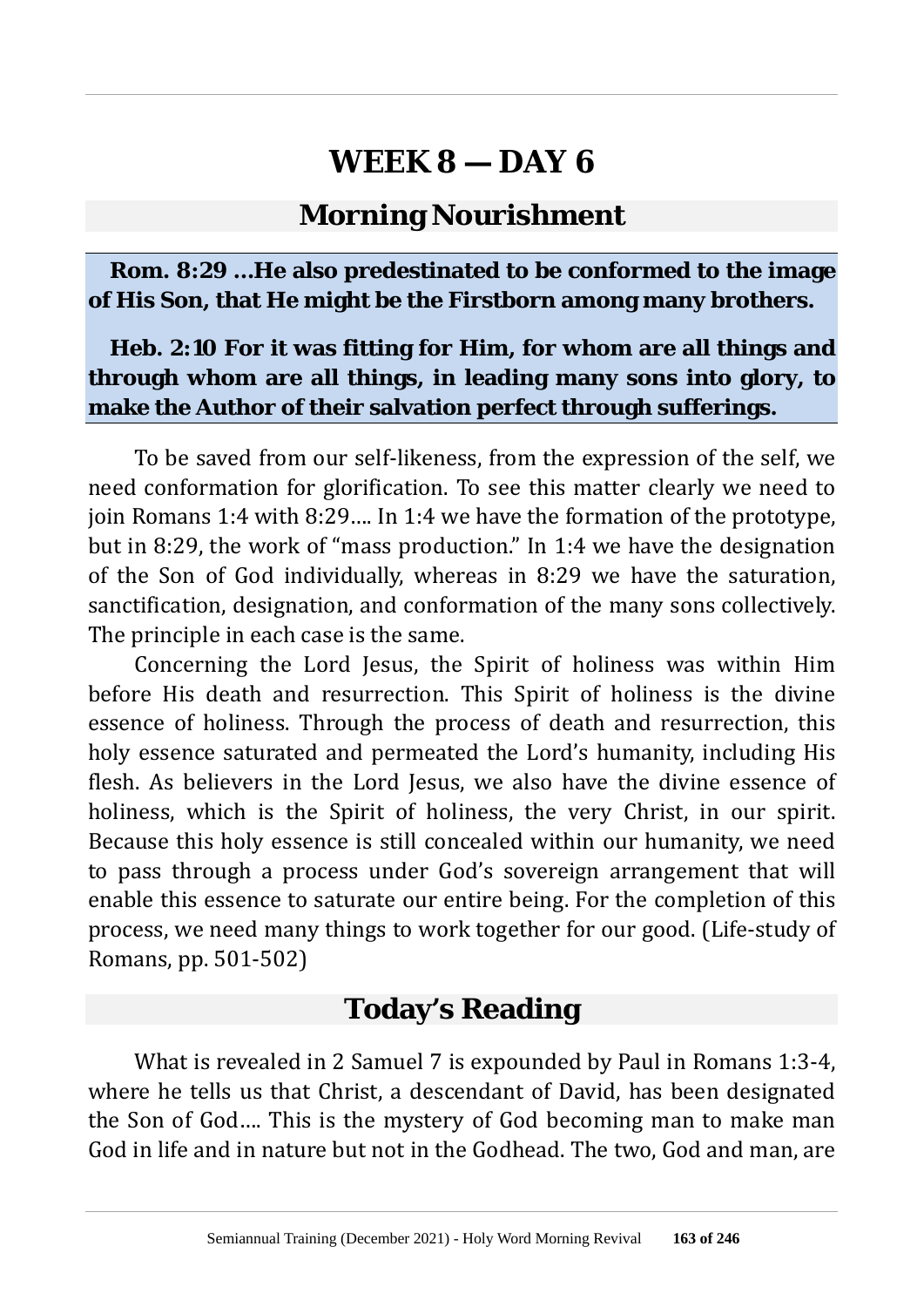thus built together, constituted into each other. In Christ God has been constituted into man, man has been constituted into God, and God and man have been mingled together to be one entity, which is called the God-man.

In 2 Samuel 7:12 God spoke of David's seed, and in verse 14a He said, "I will be his Father, and he will be My son." Here we have something of very great significance—the seed of David becoming the Son of God. These verses clearly unveil that a seed of man, that is, a son of a man, can become the Son of God. This implies that God's intention is to make Himself man in order to make man God in life and in nature but not in the Godhead. Such an implication is exceedingly great. Eventually, the whole Bible consummates with this matter. The New Jerusalem, the ultimate consummation of the Bible, involves God becoming man and man becoming God in life and in nature but not in the Godhead, and God and man being mingled together to be one entity.

If we read the Bible without paying attention to this crucial point, then, in a very real sense, the Bible is to us an empty book…. Today, many Christians care for the Bible as the "box," but they have not seen and do not appreciate the "diamond," which is the content of this box…. The "diamond" in the "box" of the Bible is the revelation that in Christ God has become man in order that man might become God in life and in nature but not in the Godhead.

The vast majority of today's Christians neglect the crucial point in the Bible that in Christ God has become man in order to make man God in life and in nature but not in the Godhead and that God desires to mingle Himself with man to be one entity…. Today many believe one aspect of this crucial point—that God became a man named Jesus—but they do not believe the other aspect—that man is becoming God in life and in nature but not in the Godhead. (Life-study of 1 & 2 Samuel, pp. 205, 203-204)

Further Reading: CWWL, 1994-1997, vol. 1, "Crystallization-study of the Epistle to the Romans," msgs. 1, 18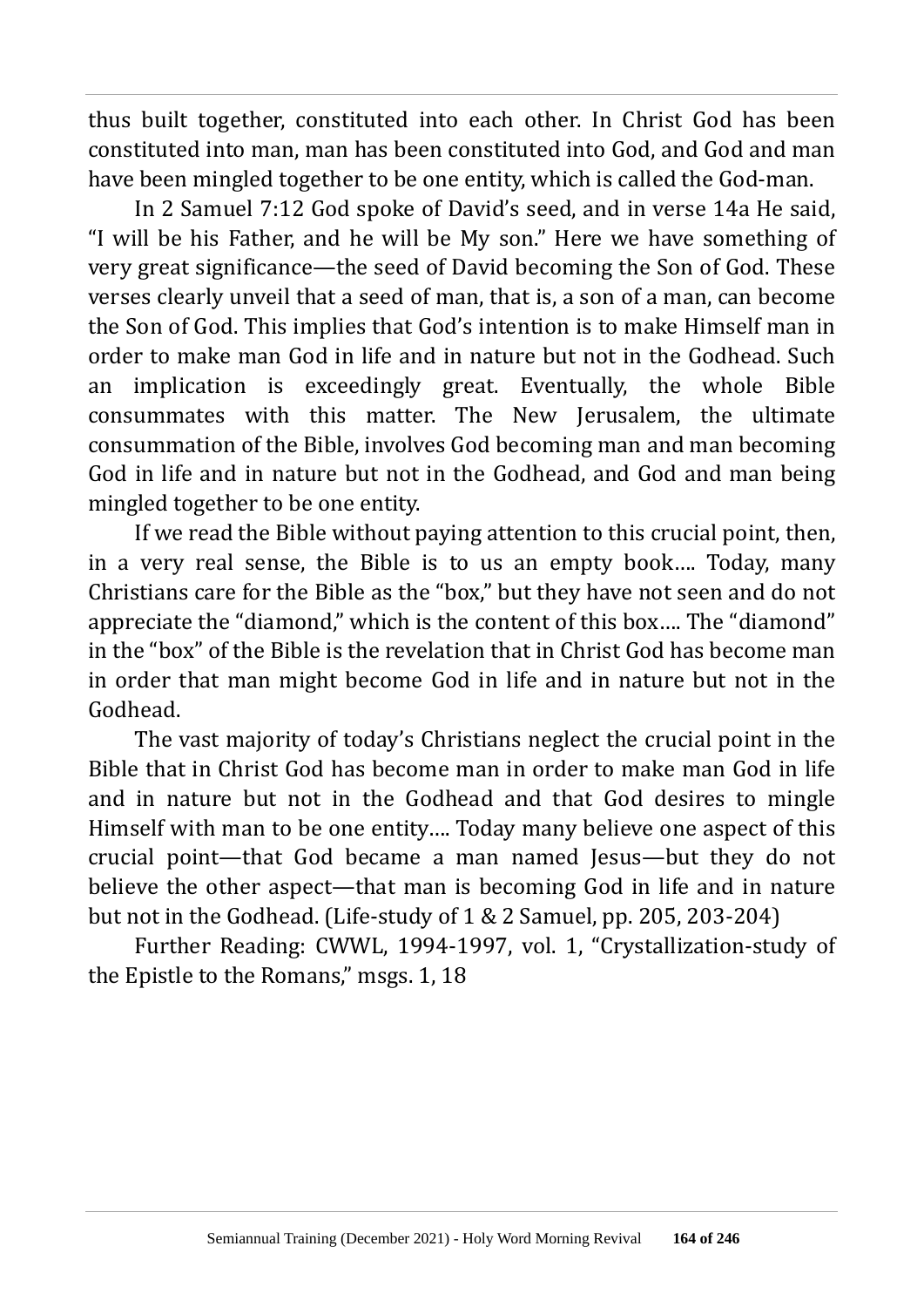# **‹‹ WEEK 8 — HYMN ››**

## **Hymns, #s151 What miracle! What mystery!**

#### Ultimate Manifestation — God's Eternal Purpose

1

What miracle! What mystery! That God and man should blended be! God became man to make man God, Untraceable economy! From His good pleasure, heart's desire, His highest goal attained will be. From His good pleasure, heart's desire, His highest goal attained will be. 2 Flesh He became, the first God-man, His pleasure that I God may be: In life and nature I'm God's kind, Though Godhead's His exclusively. His attributes my virtues are; His glorious image shines through me. His attributes my virtues are; His glorious image shines through me. 3 No longer I alone that live, But God together lives with me. Built with the saints in the Triune God, His universal house we'll be, And His organic Body we For His expression corp'rately. And His organic Body we For His expression corp'rately. 4 Jerusalem, the ultimate, Of visions the totality; The Triune God, tripartite man— A loving pair eternally